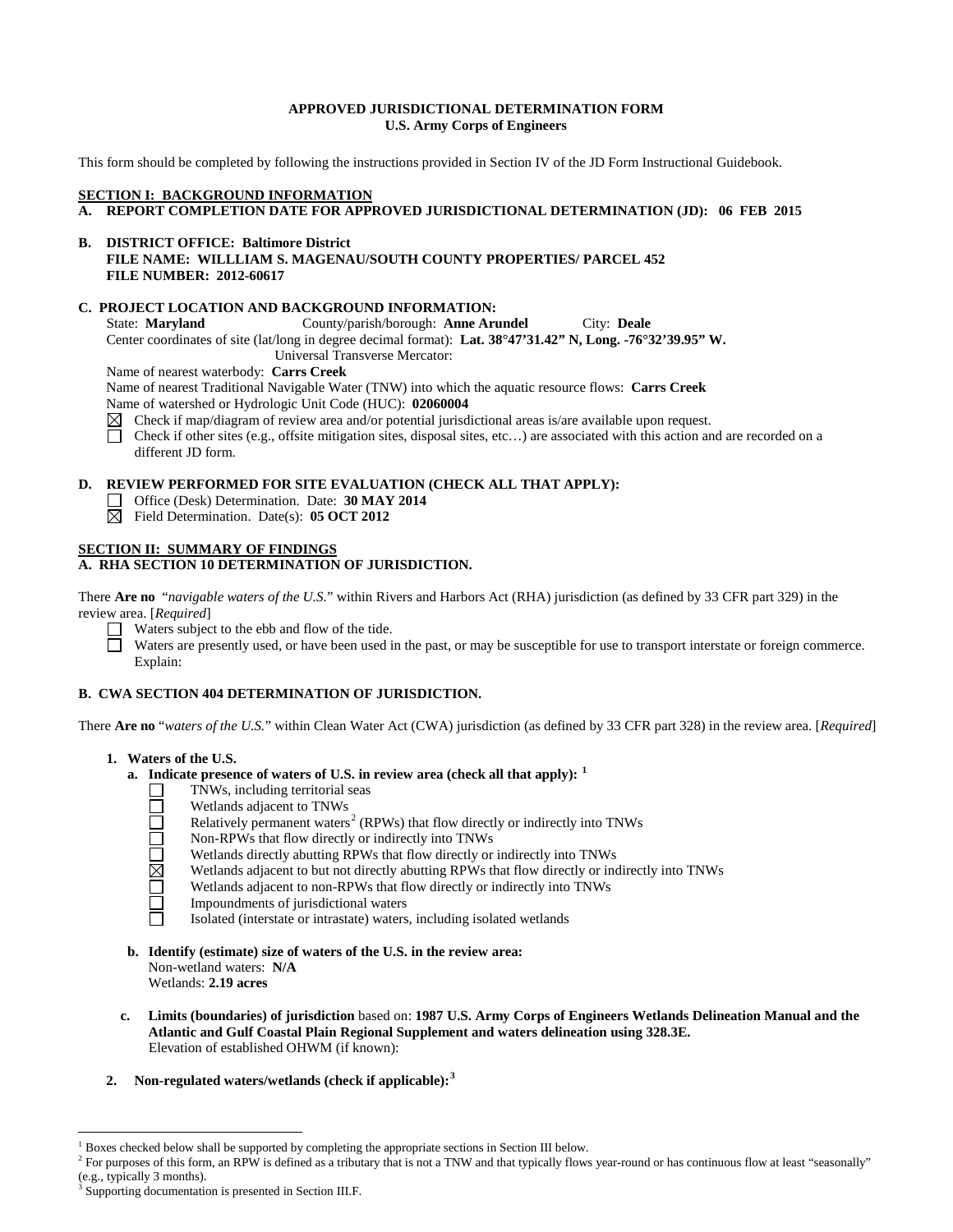Potentially jurisdictional waters and/or wetlands were assessed within the review area and determined to be not jurisdictional. Explain:

# **SECTION III: CWA ANALYSIS**

### **A. TNWs AND WETLANDS ADJACENT TO TNWs**

**The agencies will assert jurisdiction over TNWs and wetlands adjacent to TNWs. If the aquatic resource is a TNW, complete Section III.A.1 and Section III.D.1. only; if the aquatic resource is a wetland adjacent to a TNW, complete Sections III.A.1 and 2 and Section III.D.1.; otherwise, see Section III.B below**.

**1. TNW** 

Identify TNW:

Summarize rationale supporting determination:

### **2. Wetland adjacent to TNW**

Summarize rationale supporting conclusion that wetland is "adjacent":

### **B. CHARACTERISTICS OF TRIBUTARY (THAT IS NOT A TNW) AND ITS ADJACENT WETLANDS (IF ANY):**

**This section summarizes information regarding characteristics of the tributary and its adjacent wetlands, if any, and it helps determine whether or not the standards for jurisdiction established under Rapanos have been met.** 

**The agencies will assert jurisdiction over non-navigable tributaries of TNWs where the tributaries are "relatively permanent waters" (RPWs), i.e. tributaries that typically flow year-round or have continuous flow at least seasonally (e.g., typically 3 months). A wetland that directly abuts an RPW is also jurisdictional. If the aquatic resource is not a TNW, but has year-round (perennial) flow, skip to Section III.D.2. If the aquatic resource is a wetland directly abutting a tributary with perennial flow, skip to Section III.D.4.** 

**A wetland that is adjacent to but that does not directly abut an RPW requires a significant nexus evaluation. Corps districts and EPA regions will include in the record any available information that documents the existence of a significant nexus between a relatively permanent tributary that is not perennial (and its adjacent wetlands if any) and a traditional navigable water, even though a significant nexus finding is not required as a matter of law.**

**If the waterbody[4](#page-1-0) is not an RPW, or a wetland directly abutting an RPW, a JD will require additional data to determine if the waterbody has a significant nexus with a TNW. If the tributary has adjacent wetlands, the significant nexus evaluation must consider the tributary in combination with all of its adjacent wetlands. This significant nexus evaluation that combines, for analytical purposes, the tributary and all of its adjacent wetlands is used whether the review area identified in the JD request is the tributary, or its adjacent wetlands, or both. If the JD covers a tributary with adjacent wetlands, complete Section III.B.1 for the tributary, Section III.B.2 for any onsite wetlands, and Section III.B.3 for all wetlands adjacent to that tributary, both onsite and offsite. The determination whether a significant nexus exists is determined in Section III.C below.**

### **1. Characteristics of non-TNWs that flow directly or indirectly into TNW**

**(i) General Area Conditions:**

Watershed size: Drainage area: Average annual rainfall: ~**43.24** inches Average annual snowfall: ~**16.74** inches

# **(ii) Physical Characteristics:**

- (a) Relationship with TNW:
	- Tributary flows directly into TNW. Tributary flows through **Pick List** tributaries before entering TNW.

Project waters are river miles from TNW. Project waters are **Pick List** river miles from RPW. Project waters are **Pick List** aerial (straight) miles from TNW. Project waters are **Pick List** aerial (straight) miles from RPW. Project waters cross or serve as state boundaries. Explain: **N/A**

<span id="page-1-0"></span> <sup>4</sup> Note that the Instructional Guidebook contains additional information regarding swales, ditches, washes, and erosional features generally and in the arid West.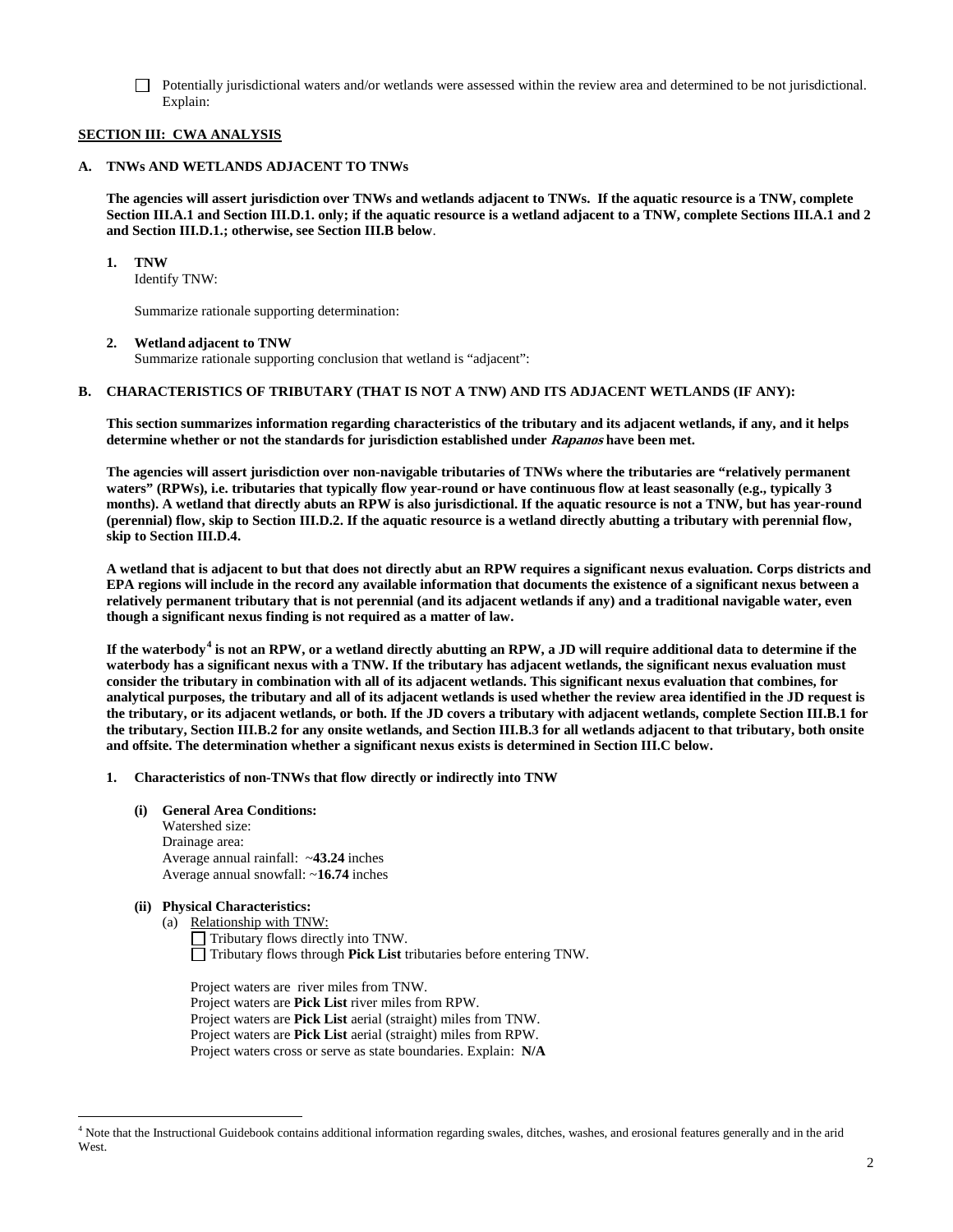Identify flow route to  $TNW<sup>5</sup>$  $TNW<sup>5</sup>$  $TNW<sup>5</sup>$ : Tributary stream order, if known:

| (b) General Tributary Characteristics (check all that apply): |
|---------------------------------------------------------------|
|---------------------------------------------------------------|

| (b) | General Tributary Characteristics (check all that apply):<br><b>Tributary</b> is:<br>Natural<br>Artificial (man-made). Explain:<br>Manipulated (man-altered). Explain:                                                                                                                                                                                                                                                                                                                                                                                                                                                           |
|-----|----------------------------------------------------------------------------------------------------------------------------------------------------------------------------------------------------------------------------------------------------------------------------------------------------------------------------------------------------------------------------------------------------------------------------------------------------------------------------------------------------------------------------------------------------------------------------------------------------------------------------------|
|     | <b>Tributary</b> properties with respect to top of bank (estimate):<br>Average width: feet<br>Average depth: foot<br>Average side slopes: Pick List                                                                                                                                                                                                                                                                                                                                                                                                                                                                              |
|     | Primary tributary substrate composition (check all that apply):<br>Silts<br>Sands<br>Concrete<br>Cobbles<br>Gravel<br>Muck<br>Vegetation. Type/% cover:<br>Bedrock<br>Other. Explain:                                                                                                                                                                                                                                                                                                                                                                                                                                            |
|     | Tributary condition/stability [e.g., highly eroding, sloughing banks]. Explain: Presence of run/riffle/pool complexes.<br>Explain: .<br>Tributary geometry:<br>Tributary gradient (approximate average slope): %                                                                                                                                                                                                                                                                                                                                                                                                                 |
|     | $(c)$ Flow:<br>Tributary provides for: Pick List<br>Estimate average number of flow events in review area/year: Pick List                                                                                                                                                                                                                                                                                                                                                                                                                                                                                                        |
|     | Describe flow regime:<br>Other information on duration and volume:                                                                                                                                                                                                                                                                                                                                                                                                                                                                                                                                                               |
|     | Surface flow is: <b>Pick List.</b> Characteristics:                                                                                                                                                                                                                                                                                                                                                                                                                                                                                                                                                                              |
|     | Subsurface flow: Pick List. Explain findings:<br>$\Box$ Dye (or other) test performed:                                                                                                                                                                                                                                                                                                                                                                                                                                                                                                                                           |
|     | Tributary has (check all that apply):<br>Bed and banks<br>OHWM <sup>6</sup> (check all indicators that apply):<br>clear, natural line impressed on the bank<br>the presence of litter and debris<br>changes in the character of soil<br>destruction of terrestrial vegetation<br>the presence of wrack line<br>shelving<br>vegetation matted down, bent, or absent<br>sediment sorting<br>leaf litter disturbed or washed away<br>scour<br>sediment deposition<br>multiple observed or predicted flow events<br>abrupt change in plant community<br>water staining<br>other (list):<br>Discontinuous OHWM. <sup>7</sup> Explain: |
|     | If factors other than the OHWM were used to determine lateral extent of CWA jurisdiction (check all that apply):<br>High Tide Line indicated by:<br>Mean High Water Mark indicated by:<br>oil or scum line along shore objects<br>survey to available datum;<br>fine shell or debris deposits (foreshore)<br>physical markings;<br>physical markings/characteristics<br>vegetation lines/changes in vegetation types.<br>tidal gauges<br>other (list):                                                                                                                                                                           |
|     | (iii) Chemical Characteristics:<br>Characterize tributary (e.g., water color is clear, discolored, oily film; water quality; general watershed characteristics, etc.).<br>Explain: .                                                                                                                                                                                                                                                                                                                                                                                                                                             |

Identify specific pollutants, if known:

<span id="page-2-2"></span><span id="page-2-1"></span><span id="page-2-0"></span><sup>&</sup>lt;sup>5</sup> Flow route can be described by identifying, e.g., tributary a, which flows through the review area, to flow into tributary b, which then flows into TNW.<br><sup>6</sup>A natural or man-made discontinuity in the OHWM does not neces the OHWM has been removed by development or agricultural practices). Where there is a break in the OHWM that is unrelated to the waterbody's flow regime (e.g., flow over a rock outcrop or through a culvert), the agencies will look for indicators of flow above and below the break. <sup>7</sup>  $7$ Ibid.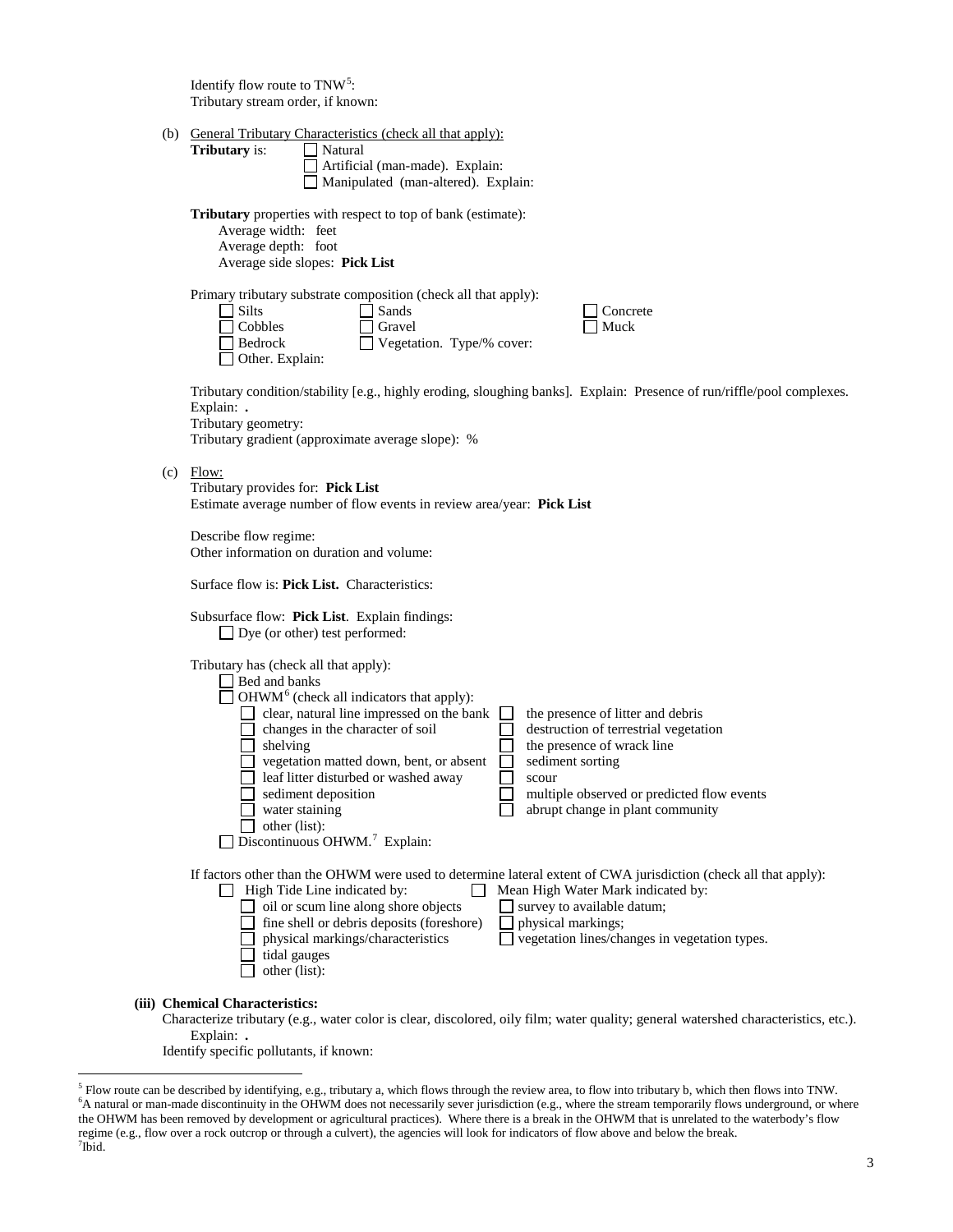### **(iv) Biological Characteristics. Channel supports (check all that apply):**

- Riparian corridor. Characteristics (type, average width):  $\Box$
- Wetland fringe. Characteristics:
- $\Box$  Habitat for:
	- Federally Listed species. Explain findings:
	- Fish/spawn areas. Explain findings:
	- Other environmentally-sensitive species. Explain findings:
	- Aquatic/wildlife diversity. Explain findings:

#### **2. Characteristics of wetlands adjacent to non-TNW that flow directly or indirectly into TNW**

#### **(i) Physical Characteristics:**

- (a) General Wetland Characteristics:
	- Properties:
		- Wetland size: **2.19 acres**
		- Wetland type. Explain: **Palustine forested wetland**
		- Wetland quality. Explain:**. Moderate quality, heavily grazed by deer with minimal understory, supports wildlife habitat among other functions.**

Project wetlands cross or serve as state boundaries. Explain: P**roject wetlands do not cross or serve as state** 

### **boundaries.**

(b) General Flow Relationship with Non-TNW:

Flow is: **Perennial flow**. Explain: **No flow observed within the wetland during site visit.**

Surface flow is**: Overland sheet flow**

Characteristics: **During storm events and periods with a seasonally high water table, flow within the wetland is likely overland sheet flow.**

Subsurface flow**: Unknown**. Explain findings: **No flow observed within the wetland during site visit. Descriptions of inundation are based on observations on aerial photographs.**

- Dye (or other) test performed:
- (c) Wetland Adjacency Determination with Non-TNW:
	- $\Box$  Directly abutting
	- $\boxtimes$  Not directly abutting

Discrete wetland hydrologic connection. Explain:

- Ecological connection. Explain:
- $\boxtimes$  Separated by berm/barrier. Explain: **Overland sheet flow and groundwater flow through the wetland;**

**however, a platted sewer right of way and access easement with driveway lie between the wetland area and the RPW (Carrs Creek).**

- (d) Proximity (Relationship) to TNW
	- Project wetlands are ~**1000 feet** from TNW.
	- Project waters are ~**1000 feet** aerial (straight) miles from TNW.
	- Flow is from: **Wetland to navigable waters.**

Estimate approximate location of wetland as within the **100 - 500-year** floodplain.

# **(ii) Chemical Characteristics:**

Characterize wetland system (e.g., water color is clear, brown, oil film on surface; water quality; general watershed characteristics; etc.). Explain: **The wetland ponds during rain events.** Identify specific pollutants, if known:

### **(iii) Biological Characteristics. Wetland supports (check all that apply):**

- $\Box$  Riparian buffer. Characteristics (type, average width):
- Vegetation type/percent cover. Explain: **The wetland is 100% vegetated with a diversity of lowland forest/floodplain species of trees and saplings, and a sparse understory of shrubs, herbs and vines.**
- $\boxtimes$  Habitat for:
	- Federally Listed species. Explain findings:
	- Fish/spawn areas. Explain findings:

Other environmentally-sensitive species. Explain findings:**Adjacent to Chespapeake Bay Critical Areas.** Aquatic/wildlife diversity. Explain findings: **Potential for vernal pool breeding amphibians.**

# **3. Characteristics of all wetlands adjacent to the tributary (if any)**

All wetland(s) being considered in the cumulative analysis:

Approximately  $(\sim 2.19 + \cdot)$  acres in total are being considered in the cumulative analysis. For each wetland, specify the following:

| Directly abuts? (Y/N) | Size (in acres) | Directly abuts? $(Y/N)$ | Size (in acres) |
|-----------------------|-----------------|-------------------------|-----------------|
|-----------------------|-----------------|-------------------------|-----------------|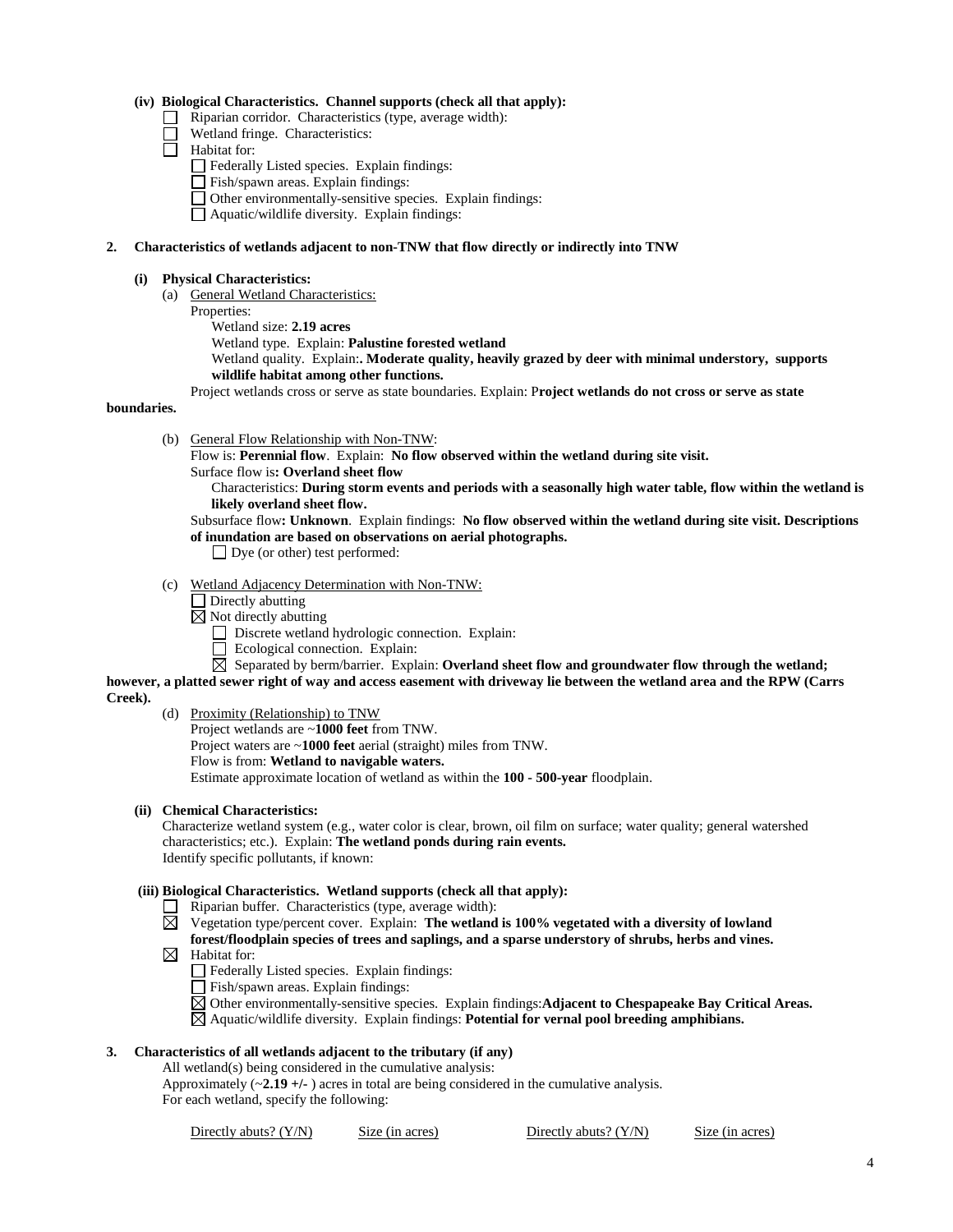**N** ~**2.19 +/-**

Summarize overall biological, chemical and physical functions being performed: **Wildlife habitat, nutrient cycling, pollutant trapping/filtration, water quality improvement, flood storage, and groundwater recharge. See SNE below.**

## **C. SIGNIFICANT NEXUS DETERMINATION**

**A significant nexus analysis will assess the flow characteristics and functions of the tributary itself and the functions performed by any wetlands adjacent to the tributary to determine if they significantly affect the chemical, physical, and biological integrity of a TNW. For each of the following situations, a significant nexus exists if the tributary, in combination with all of its adjacent wetlands, has more than a speculative or insubstantial effect on the chemical, physical and/or biological integrity of a TNW. Considerations when evaluating significant nexus include, but are not limited to the volume, duration, and frequency of the flow of water in the tributary and its proximity to a TNW, and the functions performed by the tributary and all its adjacent wetlands. It is not appropriate to determine significant nexus based solely on any specific threshold of distance (e.g. between a tributary and its adjacent wetland or between a tributary and the TNW). Similarly, the fact an adjacent wetland lies within or outside of a floodplain is not solely determinative of significant nexus.** 

### **Draw connections between the features documented and the effects on the TNW, as identified in the** *Rapanos* **Guidance and discussed in the Instructional Guidebook. Factors to consider include, for example:**

- Does the tributary, in combination with its adjacent wetlands (if any), have the capacity to carry pollutants or flood waters to TNWs, or to reduce the amount of pollutants or flood waters reaching a TNW?
- Does the tributary, in combination with its adjacent wetlands (if any), provide habitat and lifecycle support functions for fish and other species, such as feeding, nesting, spawning, or rearing young for species that are present in the TNW?
- Does the tributary, in combination with its adjacent wetlands (if any), have the capacity to transfer nutrients and organic carbon that support downstream foodwebs?
- Does the tributary, in combination with its adjacent wetlands (if any), have other relationships to the physical, chemical, or biological integrity of the TNW?

### **Note: the above list of considerations is not inclusive and other functions observed or known to occur should be documented below:**

- **1. Significant nexus findings for non-RPW that has no adjacent wetlands and flows directly or indirectly into TNWs.** Explain findings of presence or absence of significant nexus below, based on the tributary itself, then go to Section III.D: **The on-site wetland provides the following functions that may affect TNW:**
- **2. Significant nexus findings for non-RPW and its adjacent wetlands, where the non-RPW flows directly or indirectly into TNWs.** Explain findings of presence or absence of significant nexus below, based on the tributary in combination with all of its adjacent wetlands, then go to Section III.D:
- $\boxtimes$  Habitat for Wildlife Describe the food, water, shelter and space.

**The on-site wetlands consist of a larger wetland system that extends off-site to the south. Both on-site and off-site portions of the wetland system consist of palustrine forested wetland. On-site wetlands are vegetated with a diversity of lowland forest/floodplain species of trees and saplings, and a sparse understory of shrubs, herbs and vines that provide food and shelter. Because the on-site wetland is seasonally inundated, it may provide water for wildlife such as amphibians.**

- $\Box$  Aquatic Life (Organisms) examples of aquatic life or signs of aquatic life. **During site visits, aquatic life was not observed within the on-site wetlands.**
- $\boxtimes$  Support Nutrient Cycling watering, decomposition, fertilizers, flooding.

**The on-site wetland system conveys drainage from the review area, and the adjacent off-site wetlands to the south. The wetland draingage conveys through overland sheet flow and groundwater flow. The wetland area to the north is bisected by a platted sewer right of way and access easement with driveway lie between the wetland area and the RPW (Carrs Creek). Nutrients are likely conveyed though significant storm events. The topography surrounding the review area is relatively flat, typical of a flood plain region. The on-site wetlands would likely have the opportunity to store or convey a significant volume of flood water. The man-made condition stated above contributes to the wetland being seasonally inundated. Therefore, during the wet season, water is more likely to back up in the on-site wetland until it reaches an elevation sufficient to drain off the property.**

- Sediment Transport Describe if system is in balance or is there excess erosion or depositional features. **No evidence of significant erosion or depositional features was observed within the on-site wetlands. The on-site wetlands are vegetated and likely buffer the receiving tributary from sediment transport.**
- $\boxtimes$  Pollutant Trapping/Filtration.

**The on-site wetlands likely receive drainage from the adjacent roadway east of the area of review. A few small areas of developed land (adjacent roads and portions of adjacent developed properties) are included within the drainage area.**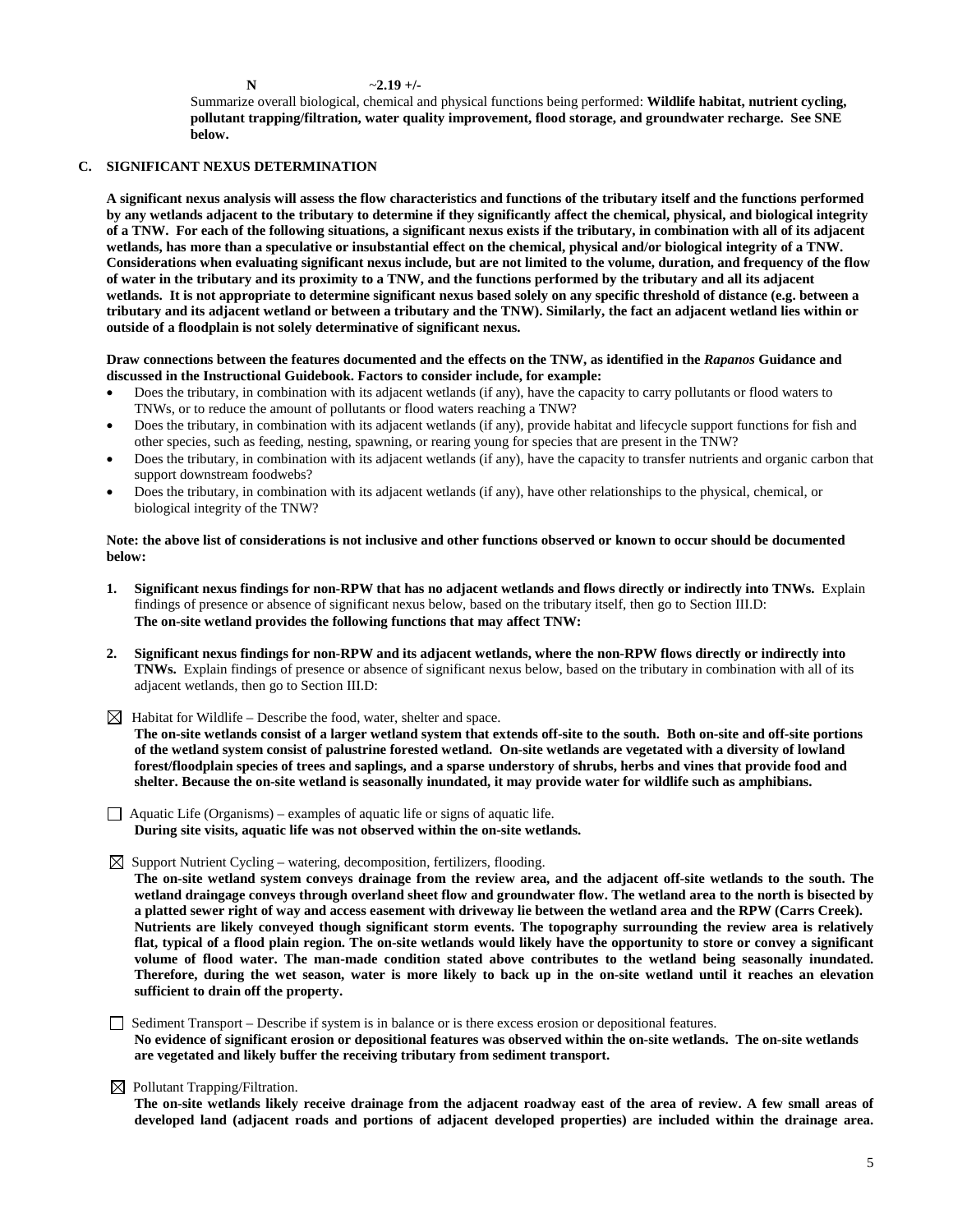**Because the majority of the wetland's drainage area consists of undeveloped forested land, the on-site wetland is likely to provide significant pollutant trapping/filtration functions.** 

- $\boxtimes$  WQ Improvement Overall existing setting (nitrogen & phosphorus). **The on-site wetland likely provides some limited nutrient filtering of the runoff from the adjacent roadway.**
- $\Box$  Temperature/pH water chemistry, buffers and land use. **The wetland likely conveys drainage to the receiving tributary during the wet season when the water table is seasonally high (winter and early spring). During the wet season, water temperatures would likely be cool. During the dry season when water temperatures might be expected to be warmer, the downstream tributary likely receives drainage from the on-site wetlands in the form of infrequent, brief flushes during significant storm events. Tests have not been performed to evaluate the chemistry of the run-off.**
- Critical Transitional Area Riparian Zone which life aquatic ecosystem with areas that are flooded periodically. **The wetland appears to be only seasonally inundated. Aquatic life was not observed during field visits.**
- $\boxtimes$  Flood Storage Does subject waters and/or wetland serve to store any stormwater and/or floodwaters? **The area of review likely supports flood storage due to a backwater condition created by a man-made bermed area as a result of a sewer right of way and access easement with driveway that contributes to the wetland being seasonally inundated. Therefore, during the wet season, water backs up in the on-site wetland until it reaches an elevation sufficient to**
- $\Box$  Commerce known or documented use from out of state  **No use of out-of-state commerce associated with the on-site wetland has been known or documented.**
- $\Box$  Navigation movement of crafts or vessels on water **The on-site wetland does not support navigation.**
- Recreation use of waters or methods by general public use boating, swimming, fishing, etc. **The on-site wetland does not support rescreational use by the general public, such as boating, swimming, fishing, or other such forms of recreation.**
- $\Box$  Public Health overall health of a community **There is no knowledge of this on-site wetland having an affect on the overall health of the surrounding community.**
- $\boxtimes$  Groundwater discharge/recharge

**drain off-site.** 

**Because of the backwater condition caused by the a platted sewer right of way and access easement with driveway, the onsite wetlands likely provide some groundwater recharge functions.**

□ Other:

**3. Significant nexus findings for wetlands adjacent to an RPW but that do not directly abut the RPW.** Explain findings of presence or absence of significant nexus below, based on the tributary in combination with all of its adjacent wetlands, then go to Section III.D: The wetland likely serves as vernal pool habitat.

# **D. DETERMINATIONS OF JURISDICTIONAL FINDINGS. THE SUBJECT WATERS/WETLANDS ARE (CHECK ALL THAT APPLY):**

- **1. TNWs and Adjacent Wetlands.** Check all that apply and provide size estimates in review area: TNWs: linear feet width (ft), Or, acres. Wetlands adjacent to TNWs: acres.
- **2. RPWs that flow directly or indirectly into TNWs.**
	- $\boxtimes$  Tributaries of TNWs where tributaries typically flow year-round are jurisdictional. Provide data and rationale indicating that tributary is perennial: **Located outside of the Corps area of review.**
	- Tributaries of TNW where tributaries have continuous flow "seasonally" (e.g., typically three months each year) are jurisdictional. Data supporting this conclusion is provided at Section III.B. Provide rationale indicating that tributary flows seasonally:

Provide estimates for jurisdictional waters in the review area (check all that apply):

- Tributary waters: linear feet width (ft).
- □ Other non-wetland waters: acres.

Identify type(s) of waters: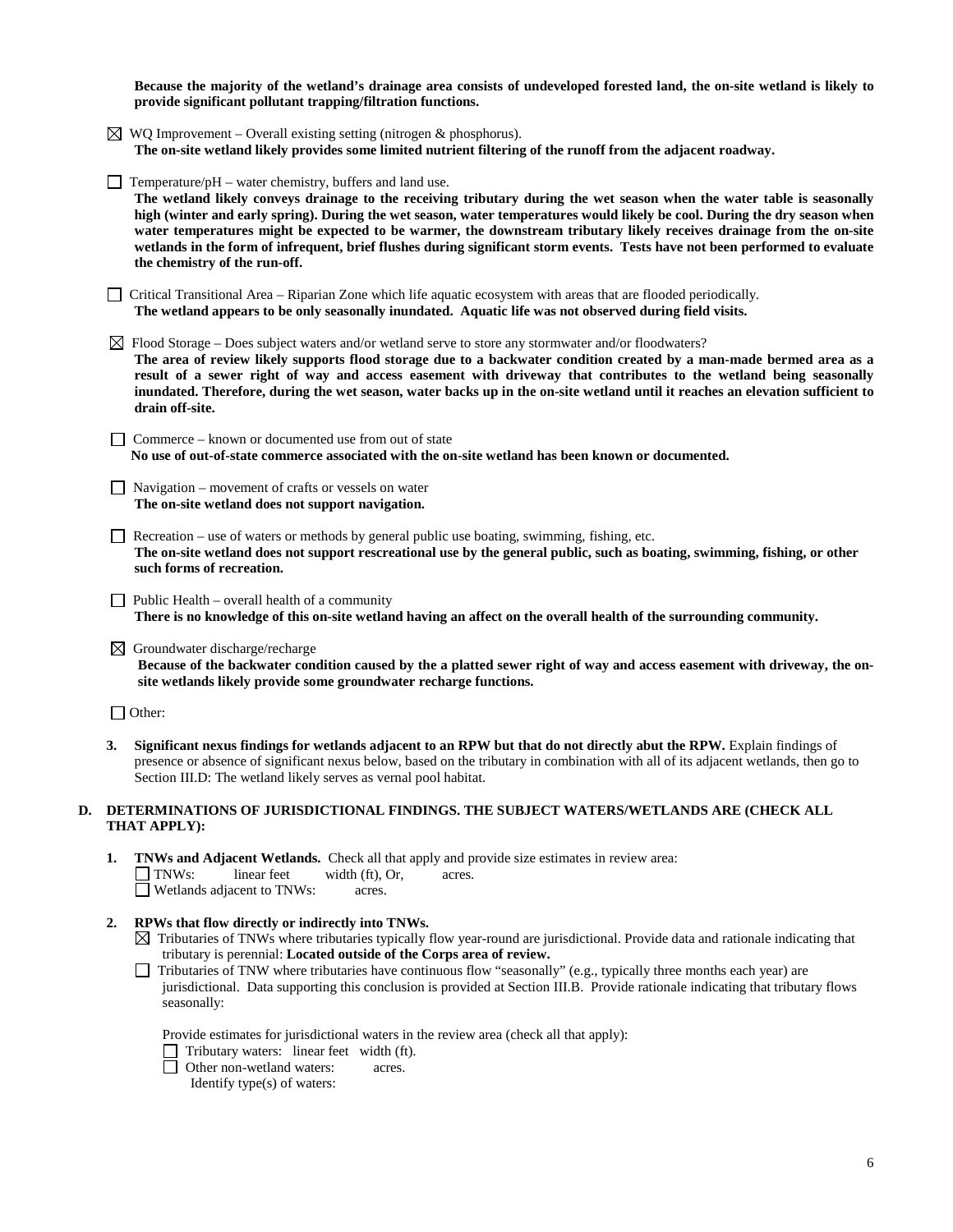# **3. Non-RPWs[8](#page-6-0) that flow directly or indirectly into TNWs.**

Waterbody that is not a TNW or an RPW, but flows directly or indirectly into a TNW, and it has a significant nexus with a TNW is jurisdictional. Data supporting this conclusion is provided in Section III.C.

Provide estimates for jurisdictional waters within the review area (check all that apply):

- **1** Tributary waters:
- **D** Other non-wetland waters: acres.

Identify type(s) of waters:

# **4. Wetlands directly abutting an RPW that flow directly or indirectly into TNWs.**

Wetlands directly abut RPW and thus are jurisdictional as adjacent wetlands.

- Wetlands directly abutting an RPW where tributaries typically flow year-round. Provide data and rationale indicating that tributary is perennial in Section III.D.2, above. Provide rationale indicating that wetland is directly abutting an RPW:
- Wetlands directly abutting an RPW where tributaries typically flow "seasonally." Provide data indicating that tributary is seasonal in Section III.B and rationale in Section III.D.2, above. Provide rationale indicating that wetland is directly abutting an RPW:

Provide acreage estimates for jurisdictional wetlands in the review area: acres.

### **5. Wetlands adjacent to but not directly abutting an RPW that flow directly or indirectly into TNWs.**

 $\boxtimes$  Wetlands that do not directly abut an RPW, but when considered in combination with the tributary to which they are adjacent and with similarly situated adjacent wetlands, have a significant nexus with a TNW are jurisidictional. Data supporting this conclusion is provided at Section III.C.

Provide acreage estimates for jurisdictional wetlands in the review area: **~2.19** acres.

## **6. Wetlands adjacent to non-RPWs that flow directly or indirectly into TNWs.**

Wetlands adjacent to such waters, and have when considered in combination with the tributary to which they are adjacent and with similarly situated adjacent wetlands, have a significant nexus with a TNW are jurisdictional. Data supporting this conclusion is provided at Section III.C.

Provide estimates for jurisdictional wetlands in the review area:acres.

## **7. Impoundments of jurisdictional waters. [9](#page-6-1)**

- As a general rule, the impoundment of a jurisdictional tributary remains jurisdictional.
- Demonstrate that impoundment was created from "waters of the U.S.," or
- Demonstrate that water meets the criteria for one of the categories presented above (1-6), or
- Ħ. Demonstrate that water is isolated with a nexus to commerce (see E below).
- **E. ISOLATED [INTERSTATE OR INTRA-STATE] WATERS, INCLUDING ISOLATED WETLANDS, THE USE, DEGRADATION OR DESTRUCTION OF WHICH COULD AFFECT INTERSTATE COMMERCE, INCLUDING ANY SUCH WATERS (CHECK ALL THAT APPLY):[10](#page-6-2)**
	- which are or could be used by interstate or foreign travelers for recreational or other purposes.
	- $\Box$  from which fish or shellfish are or could be taken and sold in interstate or foreign commerce.
	- which are or could be used for industrial purposes by industries in interstate commerce.
	- Interstate isolated waters.Explain:
	- □ Other factors. Explain:

### **Identify water body and summarize rationale supporting determination:**

Provide estimates for jurisdictional waters in the review area (check all that apply):

- Tributary waters: linear feet width (ft).
- □ Other non-wetland waters: acres.
	- Identify type(s) of waters:
- **I** Wetlands: acres.

# **F. NON-JURISDICTIONAL WATERS, INCLUDING WETLANDS (CHECK ALL THAT APPLY):**

 <sup>8</sup>

<span id="page-6-1"></span><span id="page-6-0"></span> ${}^{8}$ See Footnote # 3.<br>9 To complete the analysis refer to the key in Section III.D.6 of the Instructional Guidebook.

<span id="page-6-2"></span><sup>&</sup>lt;sup>10</sup> Prior to asserting or declining CWA jurisdiction based solely on this category, Corps Districts will elevate the action to Corps and EPA HQ for **review consistent with the process described in the Corps/EPA** *Memorandum Regarding CWA Act Jurisdiction Following Rapanos.*